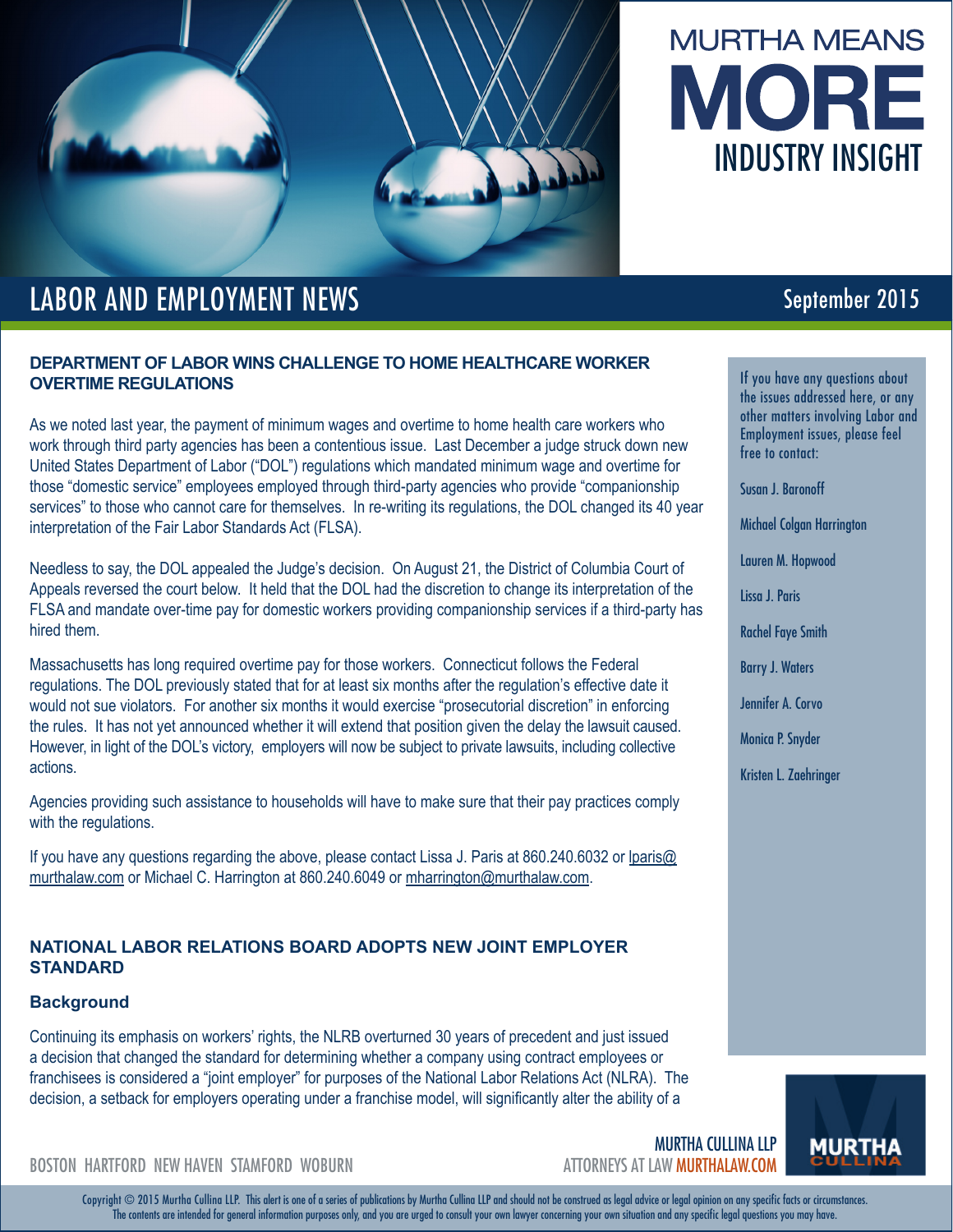franchisor (or other entity that uses contract employees or subcontractors) to avoid the bargaining table or other labor disputes.

The case started with a dispute at a recycling facility which Browning- Ferris Industries of California, Inc. (BFI) owned. BFI engaged Leadpoint Business Services to operate the facility. The Teamsters sought to represent a group of the facility's workers, and petitioned to have BFI declared a joint employer with Leadpoint. BFI's agreement with Leadpoint expressly disclaimed BFI's role as a joint employer. However, the agreement allowed BFI to "discontinue the use of any personnel for any or no reason." BFI also set hiring standards and maximum pay rates, number of staff assigned to various tasks, and participated in other operational activities such as safety training.

### **The New Interpretation of Joint Employment**

For thirty years before this decision, the NLRB defined "joint employer" narrowly. The "remote" employer (franchisor, contractor, or company using a firm to provide staffing) would be considered a "joint employer" only if it actually controlled essential terms and conditions of the employees work—hiring, firing, control over daily assignments, etc. In a 3-2 vote, the NLRB overturned the Regional Director's finding that BFI did not jointly employ the Leadpoint workers. The Board found that its previous standards for analyzing joint employment situations were "increasingly out of step with changing economic circumstances, particularly the recent dramatic growth in contingent employment relationships." Declaring that the times require a new standard, the NLRB held that, even if the "remote employer" does not exercise control over the third party's employees, if the contract between the two provides the remote employer with such authority, the NLRB will now consider the two to be joint employers. The Board also loosened the factors defining a "common law" employee. Even if the remote employer has no contract with the service supplier, the Board will look to factors such as whether the remote employer can dictate the number of workers supplied, control scheduling seniority and overtime, assign work or dictate methods of work performance to determine joint employment. These are all factors to be considered—and one factor will not necessarily determine the outcome.

### **The Take-Away**

The BFI decision is certain to be appealed. In the meantime, employers who use franchise arrangements or third-party services to supply labor must consider whether they want to review their agreements or other work arrangements to avoid the possibility of being required to engage in collective bargaining. We will update you as the situation develops. If you have any questions about what to do now please contact, Michael C. Harrington at 860.240.6049 or mharrington@murthalaw.com or Jennifer A. Corvo at 860-240-6055 or jcorvo@murthalaw.com.

## **RECENT MASSACHUSETTS APPEALS COURT DECISION REMINDS EMPLOYERS THAT THERE IS NO SUCH THING AS A FREE LUNCH**

Recently, human resources and legal professionals have sharpened their focus on state and federal wage & hour laws because 1) the United States Department of Labor has proposed significant modifications to the exemptions from overtime pay, and 2) New England states are aggressively investigating exemption status and overtime pay practices. In Connecticut, companies are exposed for double damages and attorney's fees for wage & hour violations. In Massachusetts, the exposure is treble damages and attorney's fees.

In August, the Massachusetts Appeals Court issued a ruling reversing the trial court's grant of summary judgment for the employer; this serves as a reminder that employers should make certain they have reliable systems in place to track lunch breaks in addition to "time in" and "time out" at the beginning and end of the work day. It will surprise no one that many non-exempt employees work through lunch or take less than the time required by law or allowed by the employer over the required lunch break (one-half hour in Massachusetts and Connecticut). When total weekly working hours exceed forty, non-exempt employees become entitled to time and one-half overtime pay. As this case demonstrates, even an electronic time-keeping system may not be recording time accurately.

In Vitale v. Reit Management & Research, Plaintiff worked as a bookkeeper at a property management firm. In 2010, the company implemented a new electronic timekeeping system ("Kronos") requiring hourly employees to punch in and punch out at their computer terminals.